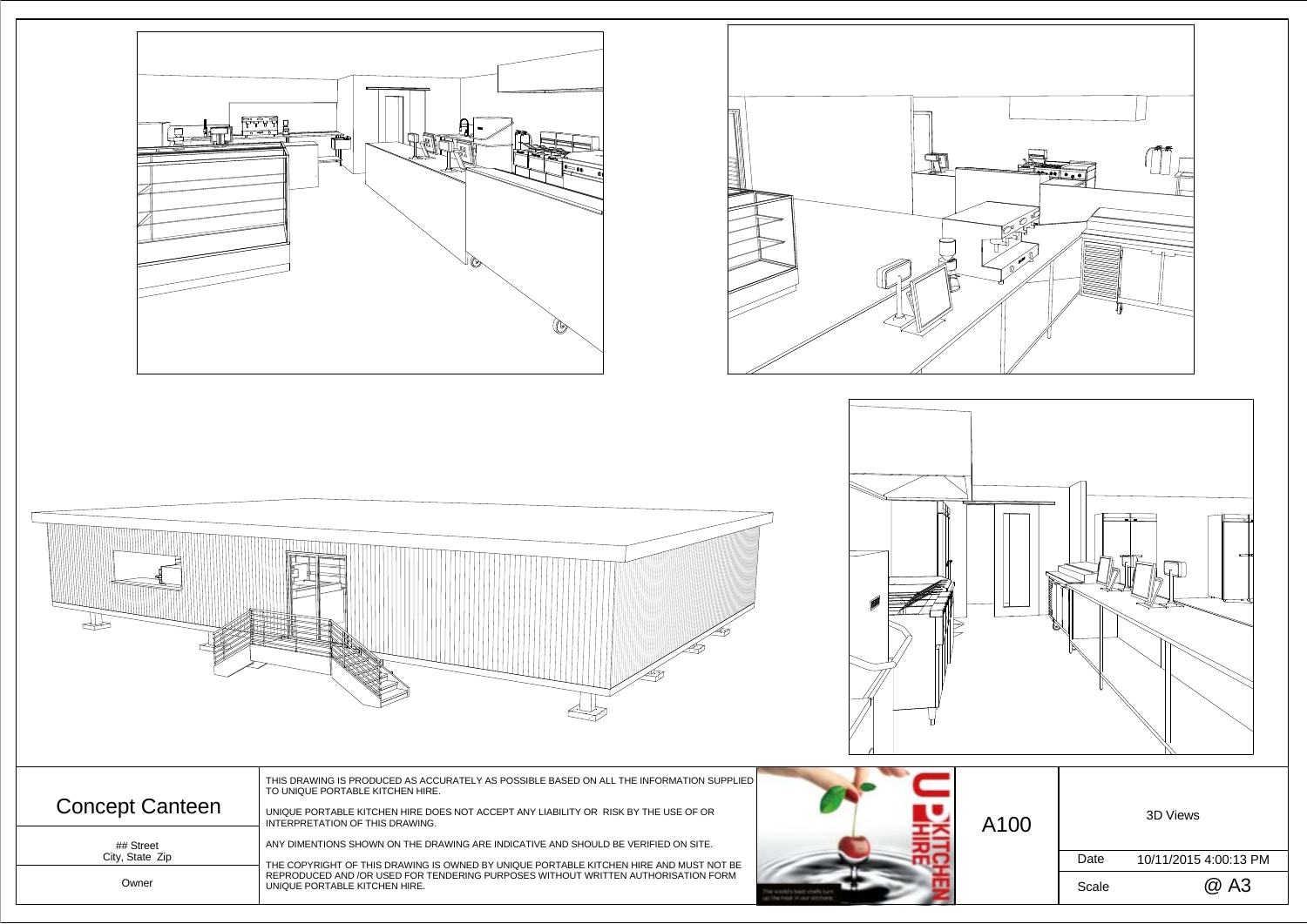| A101 | <b>Equipment Schedule</b> |                       |      |  |  |  |
|------|---------------------------|-----------------------|------|--|--|--|
|      | Date                      | 10/11/2015 4:00:22 PM |      |  |  |  |
|      | Scale                     | 1:100                 | @ A3 |  |  |  |

THIS DRAWING IS PRODUCED AS ACCURATELY AS POSSIBLE BASED ON ALL THE INFORMATION SUPPLIED TO UNIQUE PORTABLE KITCHEN HIRE. UNIQUE PORTABLE KITCHEN HIRE DOES NOT ACCEPT ANY LIABILITY OR RISK BY THE USE OF ORINTERPRETATION OF THIS DRAWING. ANY DIMENTIONS SHOWN ON THE DRAWING ARE INDICATIVE AND SHOULD BE VERIFIED ON SITE. THE COPYRIGHT OF THIS DRAWING IS OWNED BY UNIQUE PORTABLE KITCHEN HIRE AND MUST NOT BE REPRODUCED AND /OR USED FOR TENDERING PURPOSES WITHOUT WRITTEN AUTHORISATION FORMUNIQUE PORTABLE KITCHEN HIRE. Concept Canteen UNIQUE PORTABLE KITCHEN HIRE DOES NOT ACCEPT ANY LIABILITY OR RISK BY THE USE OF OR **AND AND AND A**<br>A101





## Street City, State Zip

Owner

## **EQUIPMENT LEGEND**

- 1- DRY STORE
- 2- CUSTOM S/S BENCH WITH WASH SINK
- 3- PASS THROUGH DISHWASHER 4- CUSTOM S/S INFILL BENCH
- 5- HAND BASIN
- 
- 
- 
- 6- CUSTOM S/S EXHAUST HOOD<br>7- COMBI OVEN<br>8- CUSTOM S/S BENCH WITH PREP SINK<br>9- FIRE EXTINGUISHER
- 
- 10- FIRE BLANKET
- 11- BRATT PAN
- 12- HOT PLATE 600mm
- 13- 4 BURNER STOVE
- 14- TWIN BASKET FRYER 15- TILL
- 
- 16- 5 TRAY BAIN MARIE 17- COLD SALAD BAR
- 
- 18- COFFEE MACHINE 19- 2DOOR UNDER CONUTER FRIDGE
- 20- HOT PASTRY SHOWCASE
- 21- 3DOOR FRIDGE
- 22- HOT PLATE 900mm
- 23- DRINK FRIDGE
- 24- ENTRY/EXIT STAIRS
- 
- 25- DISABLED RAMP 26- COLD DISPLAY
- 27- EMERGENCY GAS SHUT OFF
- 28- FIRST AID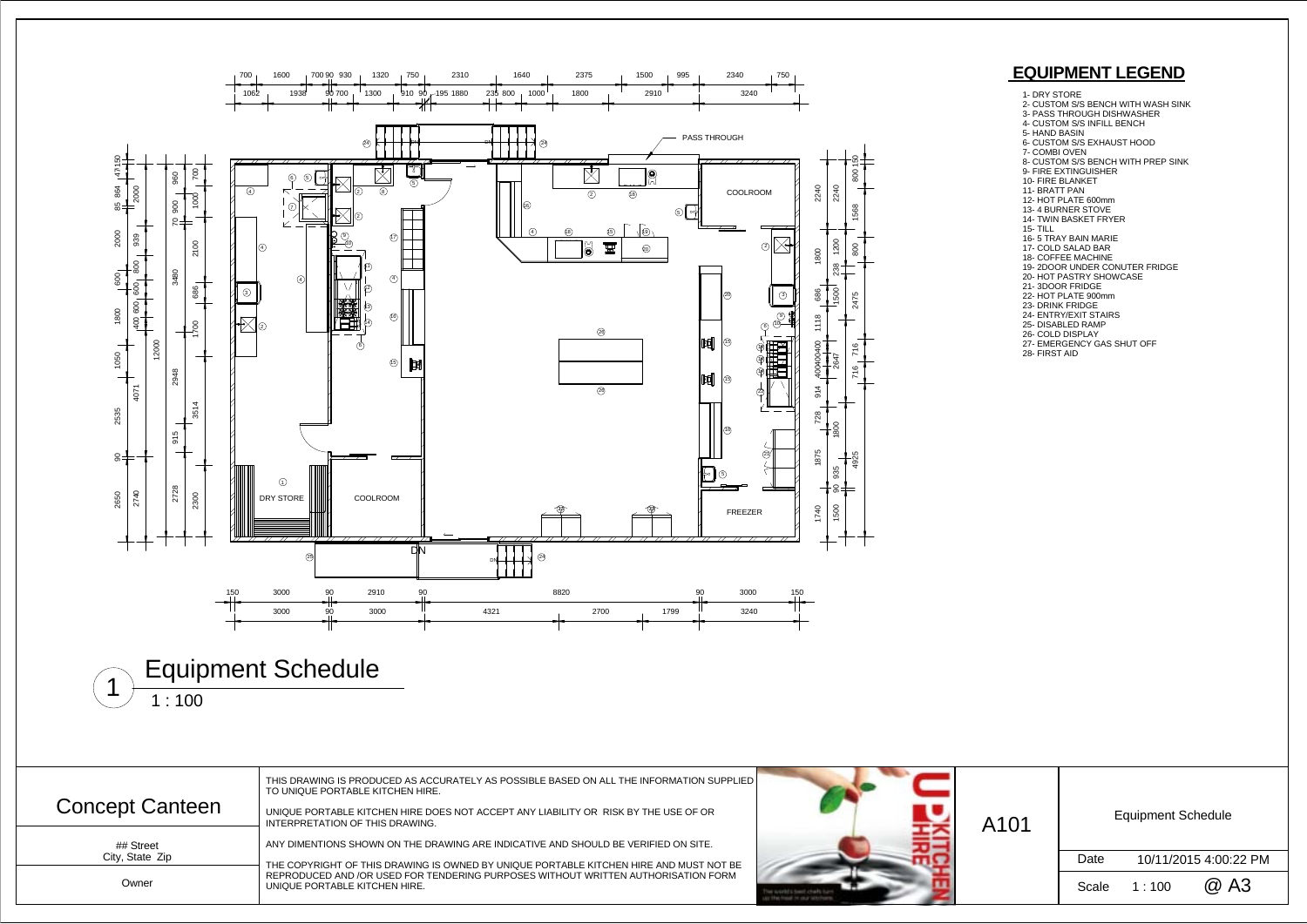

| A102 | <b>Section Cut Plan</b> |                       |      |  |  |  |
|------|-------------------------|-----------------------|------|--|--|--|
|      | Date                    | 10/11/2015 4:00:32 PM |      |  |  |  |
|      | Scale                   | 1:100                 | @ A3 |  |  |  |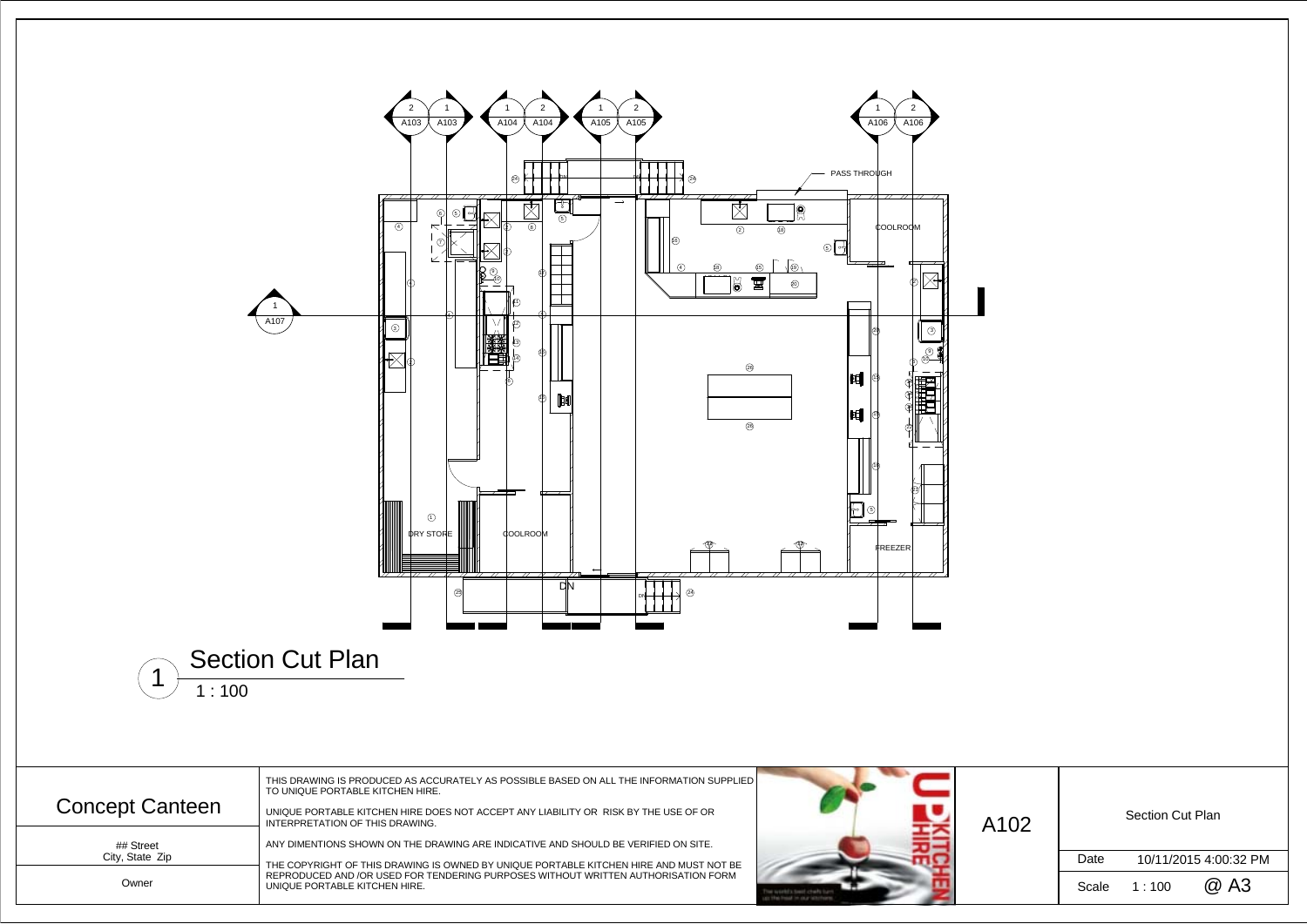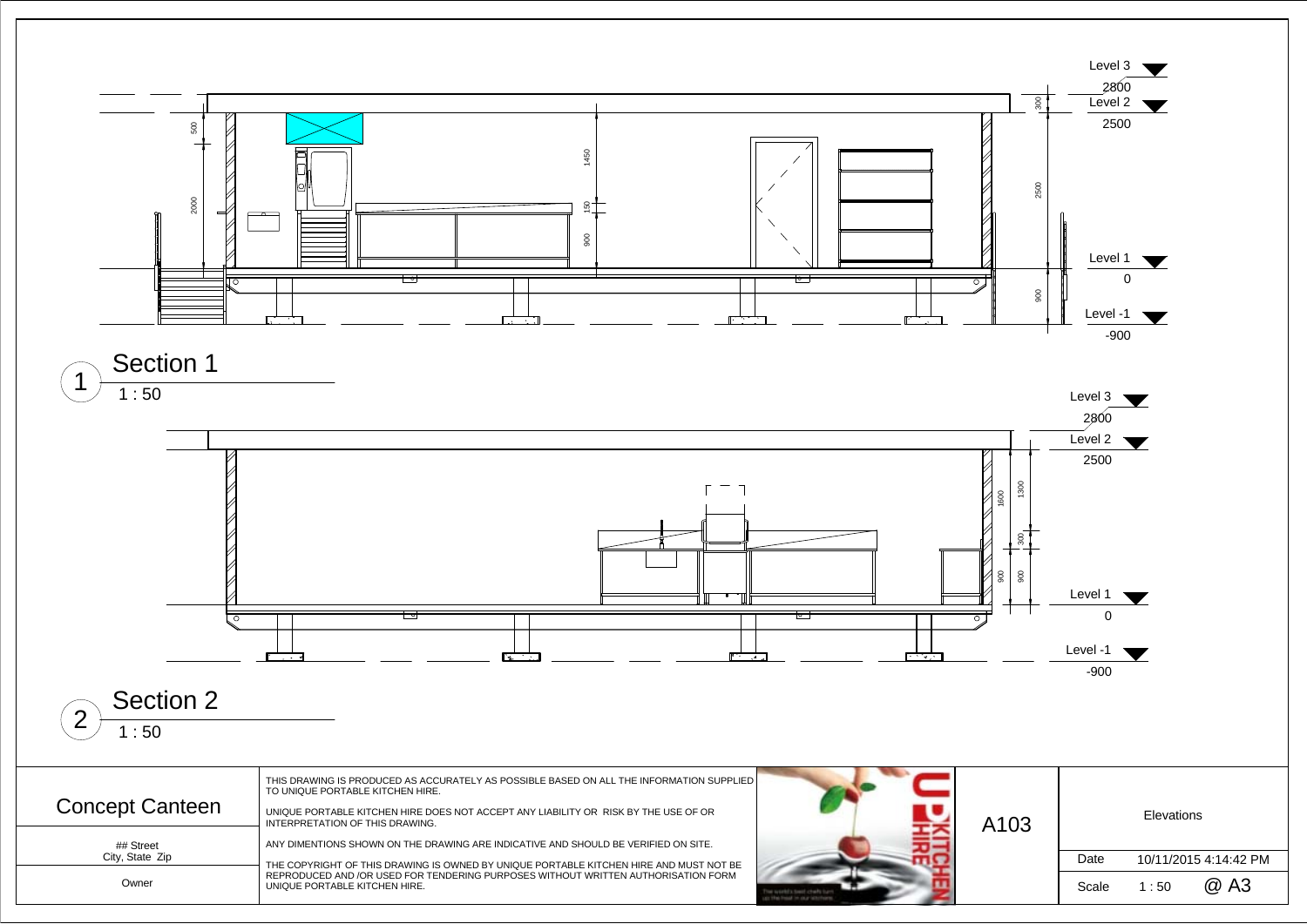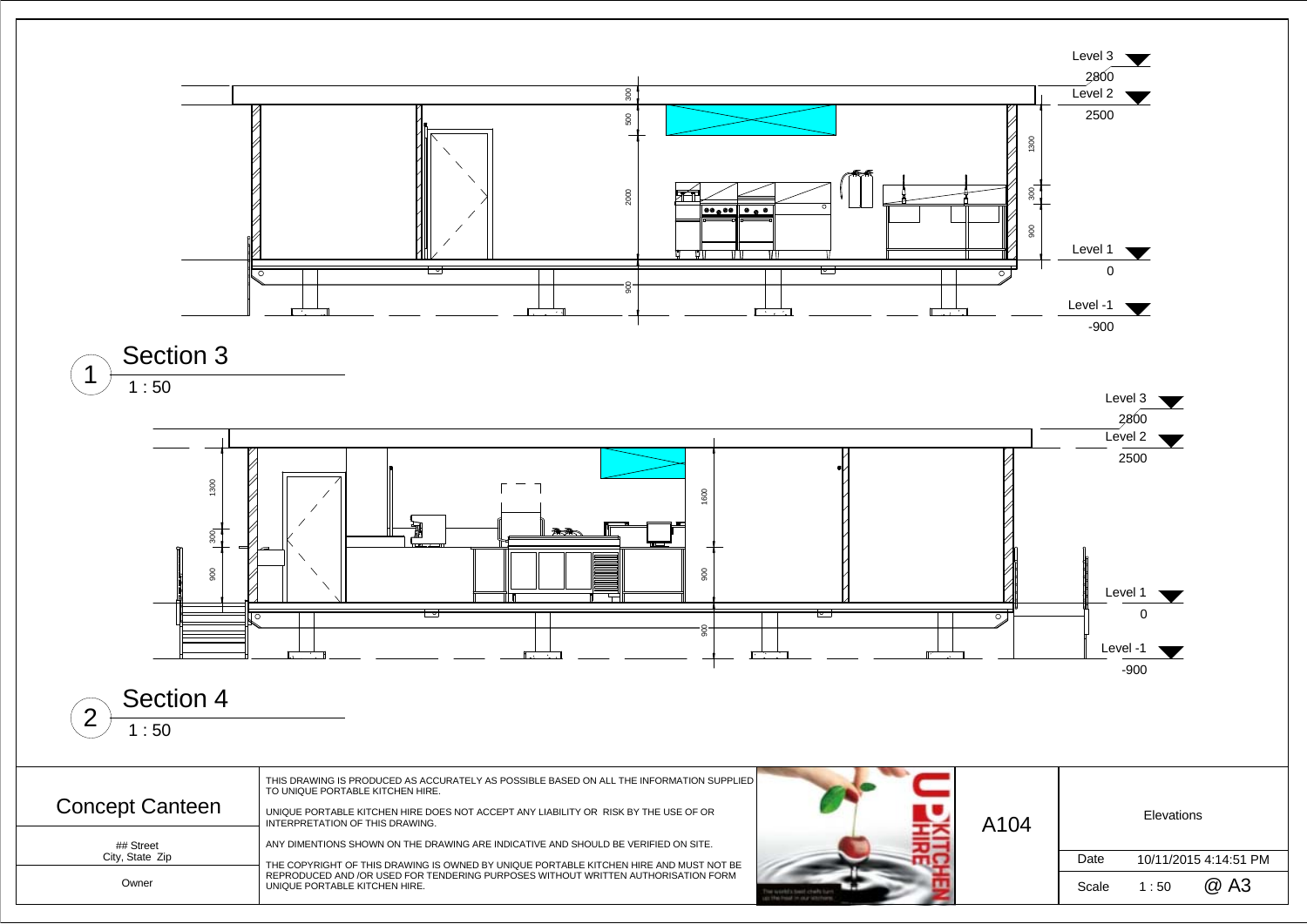

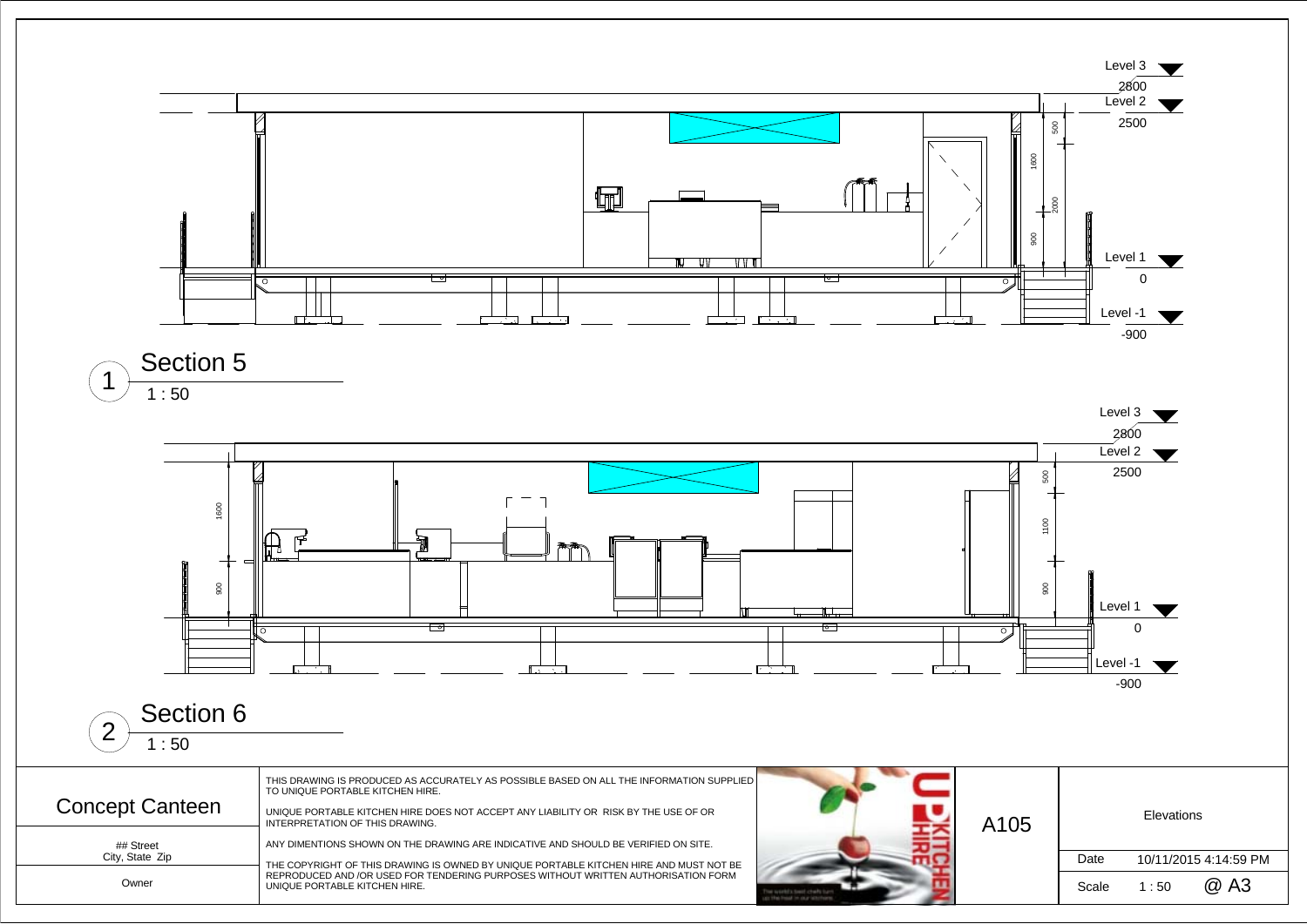





 1 : 50 Section 8  $\sqrt{2}$ 

| Concept Canteen                       | THIS DRAWING IS PRODUCED AS ACCURATELY AS POSSIBLE BASED ON ALL THE INFORMATION SUPPLIED<br>TO UNIQUE PORTABLE KITCHEN HIRE.<br>UNIQUE PORTABLE KITCHEN HIRE DOES NOT ACCEPT ANY LIABILITY OR RISK BY THE USE OF OR<br>INTERPRETATION OF THIS DRAWING.                                             | A106 | <b>Elevations</b> |         |                            |
|---------------------------------------|----------------------------------------------------------------------------------------------------------------------------------------------------------------------------------------------------------------------------------------------------------------------------------------------------|------|-------------------|---------|----------------------------|
| ## Street<br>City, State Zip<br>Owner | ANY DIMENTIONS SHOWN ON THE DRAWING ARE INDICATIVE AND SHOULD BE VERIFIED ON SITE.<br>THE COPYRIGHT OF THIS DRAWING IS OWNED BY UNIQUE PORTABLE KITCHEN HIRE AND MUST NOT BE<br>REPRODUCED AND /OR USED FOR TENDERING PURPOSES WITHOUT WRITTEN AUTHORISATION FORM<br>UNIQUE PORTABLE KITCHEN HIRE. |      | Date<br>Scale     | $\pm50$ | 10/11/2015 4:15:57<br>@ A3 |